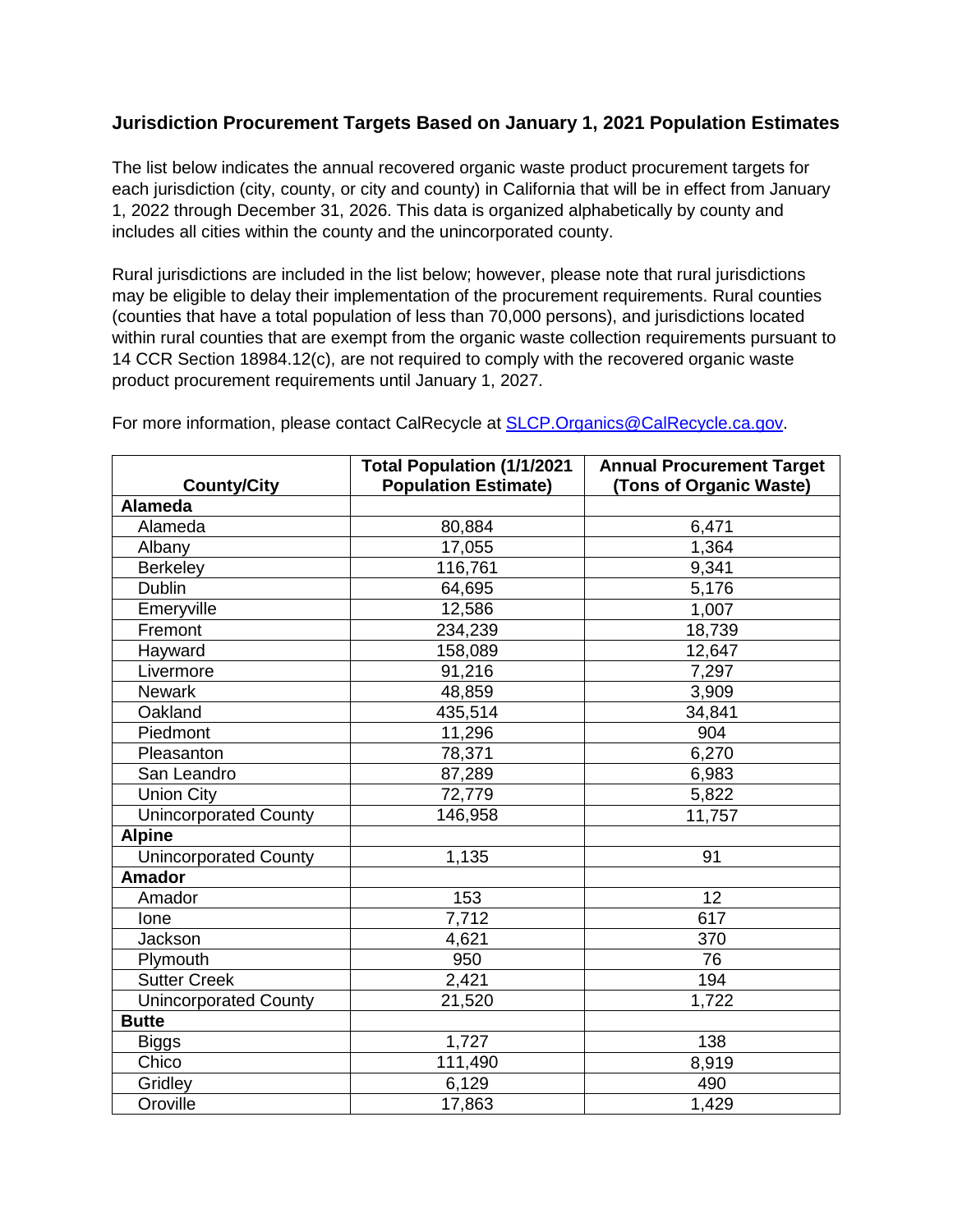| Paradise                     | 6,046   | 484    |
|------------------------------|---------|--------|
| <b>Unincorporated County</b> | 59,414  | 4,753  |
| <b>Calaveras</b>             |         |        |
| Angels City                  | 4,038   | 323    |
| <b>Unincorporated County</b> | 40,998  | 3,280  |
| Colusa                       |         |        |
| Colusa                       | 6,268   | 501    |
| <b>Williams</b>              | 5,487   | 439    |
| <b>Unincorporated County</b> | 10,493  | 839    |
| <b>Contra Costa</b>          |         |        |
| Antioch                      | 112,848 | 9,028  |
| <b>Brentwood</b>             | 66,097  | 5,288  |
| Clayton                      | 11,268  | 901    |
| Concord                      | 129,273 | 10,342 |
| Danville                     | 43,906  | 3,512  |
| El Cerrito                   | 24,846  | 1,988  |
| <b>Hercules</b>              | 25,864  | 2,069  |
| Lafayette                    | 25,358  | 2,029  |
| Martinez                     | 36,827  | 2,946  |
| Moraga                       | 16,820  | 1,346  |
| Oakley                       | 42,895  | 3,432  |
| Orinda                       | 19,078  | 1,526  |
| Pinole                       | 19,369  | 1,550  |
| Pittsburg                    | 74,498  | 5,960  |
| <b>Pleasant Hill</b>         | 34,133  | 2,731  |
| Richmond                     | 110,130 | 8,810  |
| San Pablo                    | 31,041  | 2,483  |
| San Ramon                    | 83,863  | 6,709  |
| <b>Walnut Creek</b>          | 71,317  | 5,705  |
| <b>Unincorporated County</b> | 174,423 | 13,954 |
| <b>Del Norte</b>             |         |        |
| <b>Crescent City</b>         | 6,282   | 503    |
| <b>Unincorporated County</b> | 20,667  | 1,653  |
| <b>El Dorado</b>             |         |        |
| Placerville                  | 10,888  | 871    |
| South Lake Tahoe             | 23,398  | 1,872  |
| <b>Unincorporated County</b> | 161,076 | 12,886 |
| <b>Fresno</b>                |         |        |
| Clovis                       | 121,834 | 9,747  |
| Coalinga                     | 16,748  | 1,340  |
| Firebaugh                    | 8,126   | 650    |
| Fowler                       | 6,601   | 528    |
| Fresno                       | 546,770 | 43,742 |
| Huron                        | 7,404   | 592    |
| Kerman                       | 16,118  | 1,289  |
| Kingsburg                    | 13,084  | 1,047  |
| Mendota                      | 12,448  | 996    |
| Orange Cove                  | 9,581   | 766    |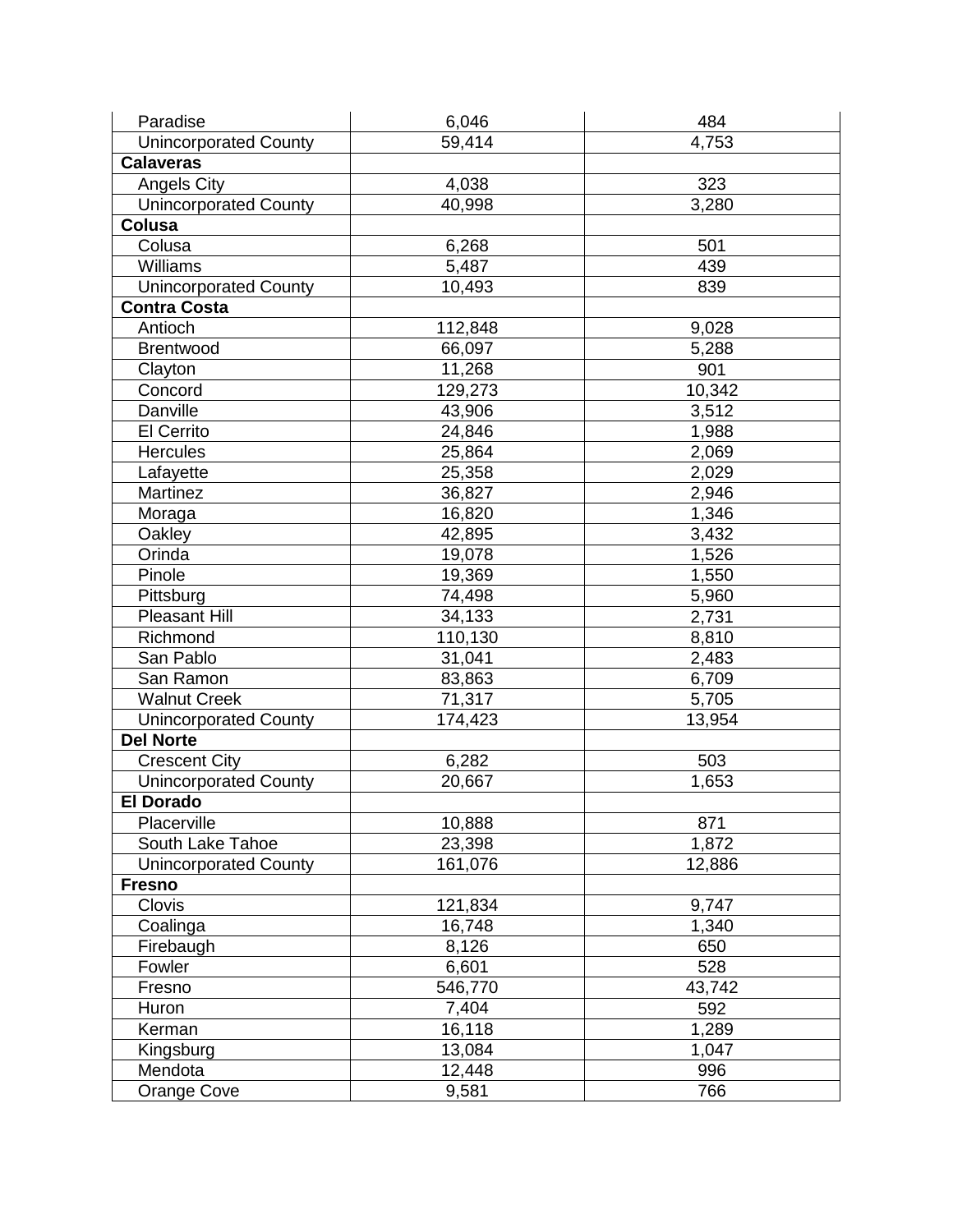| Parlier                      | 15,828  | 1,266           |
|------------------------------|---------|-----------------|
| Reedley                      | 26,087  | 2,087           |
| Sanger                       | 27,353  | 2,188           |
| San Joaquin                  | 4,145   | 332             |
| Selma                        | 24,487  | 1,959           |
| <b>Unincorporated County</b> | 170,067 | 13,605          |
| Glenn                        |         |                 |
| Orland                       | 8,527   | 682             |
| <b>Willows</b>               | 6,233   | 499             |
| <b>Unincorporated County</b> | 14,919  | 1,194           |
| <b>Humboldt</b>              |         |                 |
| Arcata                       | 16,909  | 1,353           |
| <b>Blue Lake</b>             | 1,262   | 101             |
| Eureka                       | 26,113  | 2,089           |
| Ferndale                     | 1,368   | 109             |
| Fortuna                      | 11,926  | 954             |
| Rio Dell                     | 3,299   | 264             |
| Trinidad                     | 342     | $\overline{27}$ |
| <b>Unincorporated County</b> | 69,632  | 5,571           |
| <b>Imperial</b>              |         |                 |
| <b>Brawley</b>               | 27,326  | 2,186           |
| Calexico                     | 40,485  | 3,239           |
| Calipatria                   | 6,509   | 521             |
| El Centro                    | 44,997  | 3,600           |
| Holtville                    | 6,236   | 499             |
| Imperial                     | 20,289  | 1,623           |
| Westmorland                  | 2,305   | 184             |
| <b>Unincorporated County</b> | 37,887  | 3,031           |
| Inyo                         |         |                 |
| <b>Bishop</b>                | 3,924   | 314             |
| <b>Unincorporated County</b> | 14,639  | 1,171           |
| <b>Kern</b>                  |         |                 |
| Arvin                        | 22,014  | 1,761           |
| <b>Bakersfield</b>           | 397,392 | 31,791          |
| California City              | 14,120  | 1,130           |
| Delano                       | 51,070  | 4,086           |
| Maricopa                     | 1,142   | 91              |
| McFarland                    | 14,044  | 1,124           |
| Ridgecrest                   | 29,591  | 2,367           |
| <b>Shafter</b>               | 20,448  | 1,636           |
| Taft                         | 7,142   | 571             |
| Tehachapi                    | 12,008  | 961             |
| Wasco                        | 26,815  | 2,145           |
| <b>Unincorporated County</b> | 318,407 | 25,473          |
| <b>Kings</b>                 |         |                 |
| Avenal                       | 12,354  | 988             |
| Corcoran                     | 20,476  | 1,638           |
| Hanford                      | 59,981  | 4,798           |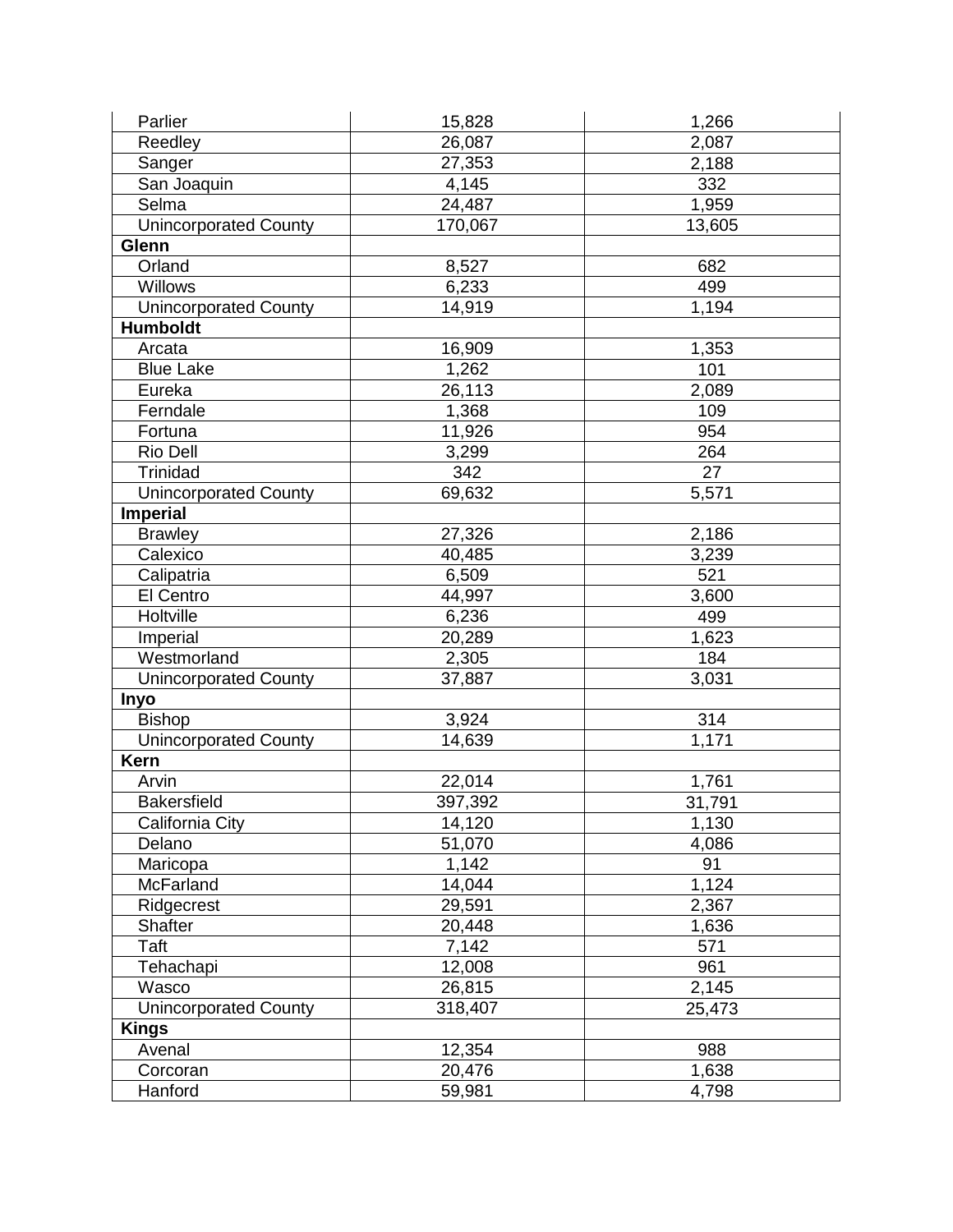| Lemoore                      | 26,809  | 2,145  |
|------------------------------|---------|--------|
| <b>Unincorporated County</b> | 32,923  | 2,634  |
| Lake                         |         |        |
| Clearlake                    | 13,993  | 1,119  |
| Lakeport                     | 4,774   | 382    |
| <b>Unincorporated County</b> | 45,173  | 3,614  |
| Lassen                       |         |        |
| Susanville                   | 12,729  | 1,018  |
| <b>Unincorporated County</b> | 14,843  | 1,187  |
| <b>Los Angeles</b>           |         |        |
| Agoura Hills                 | 20,457  | 1,637  |
| Alhambra                     | 86,258  | 6,901  |
| Arcadia                      | 57,660  | 4,613  |
| Artesia                      | 16,484  | 1,319  |
| Avalon                       | 3,973   | 318    |
| Azusa                        | 49,587  | 3,967  |
| <b>Baldwin Park</b>          | 75,935  | 6,075  |
| Bell                         | 36,319  | 2,906  |
| <b>Bellflower</b>            | 77,458  | 6,197  |
| <b>Bell Gardens</b>          | 42,233  | 3,379  |
| <b>Beverly Hills</b>         | 33,399  | 2,672  |
| <b>Bradbury</b>              | 1,045   | 84     |
| <b>Burbank</b>               | 103,969 | 8,318  |
| Calabasas                    | 24,341  | 1,947  |
| Carson                       | 91,668  | 7,333  |
| Cerritos                     | 50,048  | 4,004  |
| Claremont                    | 35,707  | 2,857  |
| Commerce                     | 12,792  | 1,023  |
| Compton                      | 97,775  | 7,822  |
| Covina                       | 48,833  | 3,907  |
| Cudahy                       | 23,750  | 1,900  |
| <b>Culver City</b>           | 39,805  | 3,184  |
| Diamond Bar                  | 56,717  | 4,537  |
| Downey                       | 111,425 | 8,914  |
| Duarte                       | 21,457  | 1,717  |
| El Monte                     | 116,465 | 9,317  |
| El Segundo                   | 16,660  | 1,333  |
| Gardena                      | 60,344  | 4,828  |
| Glendale                     | 203,834 | 16,307 |
| Glendora                     | 51,540  | 4,123  |
| <b>Hawaiian Gardens</b>      | 14,467  | 1,157  |
| Hawthorne                    | 86,999  | 6,960  |
| Hermosa Beach                | 19,451  | 1,556  |
| <b>Hidden Hills</b>          | 1,913   | 153    |
| <b>Huntington Park</b>       | 58,937  | 4,715  |
| Industry                     | 427     | 34     |
| Inglewood                    | 110,159 | 8,813  |
| Irwindale                    | 1,441   | 115    |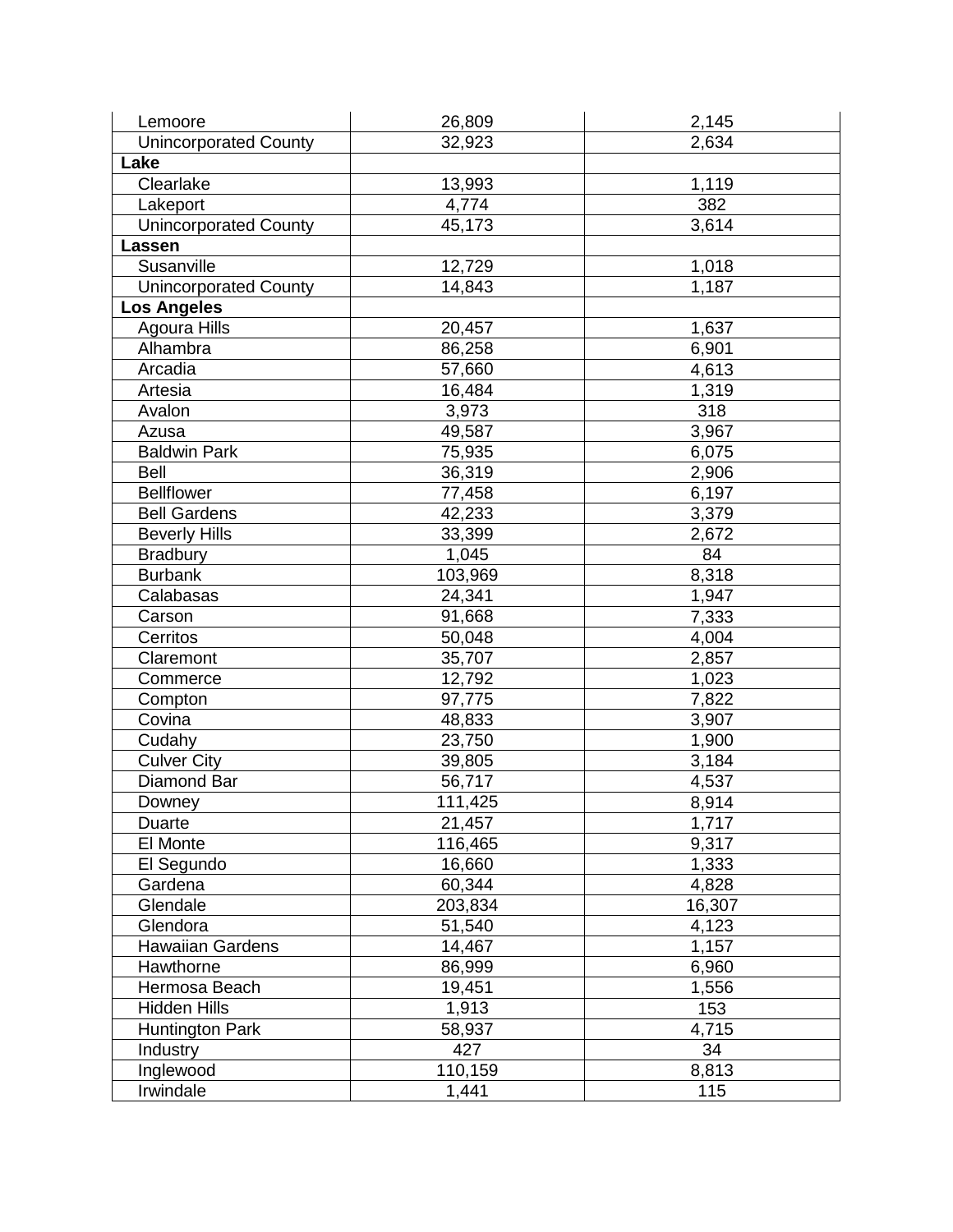| La Canada Flintridge         | 20,194    | 1,616   |
|------------------------------|-----------|---------|
| La Habra Heights             | 5,451     | 436     |
| Lakewood                     | 80,218    | 6,417   |
| La Mirada                    | 48,631    | 3,890   |
| Lancaster                    | 161,372   | 12,910  |
| La Puente                    | 40,087    | 3,207   |
| La Verne                     | 33,084    | 2,647   |
| Lawndale                     | 32,710    | 2,617   |
| Lomita                       | 20,431    | 1,634   |
| Long Beach                   | 467,730   | 37,418  |
| Los Angeles                  | 3,923,341 | 313,867 |
| Lynwood                      | 69,880    | 5,590   |
| Malibu                       | 11,537    | 923     |
| Manhattan Beach              | 35,058    | 2,805   |
| Maywood                      | 27,670    | 2,214   |
| Monrovia                     | 38,479    | 3,078   |
| Montebello                   | 62,914    | 5,033   |
| <b>Monterey Park</b>         | 60,380    | 4,830   |
| Norwalk                      | 105,393   | 8,431   |
| Palmdale                     | 156,074   | 12,486  |
| Palos Verdes Estates         | 13,286    | 1,063   |
| Paramount                    | 55,200    | 4,416   |
| Pasadena                     | 145,306   | 11,624  |
| Pico Rivera                  | 63,157    | 5,053   |
| Pomona                       | 151,319   | 12,106  |
| Rancho Palos Verdes          | 41,541    | 3,323   |
| Redondo Beach                | 66,484    | 5,319   |
| <b>Rolling Hills</b>         | 1,866     | 149     |
| <b>Rolling Hills Estates</b> | 8,098     | 648     |
| Rosemead                     | 54,229    | 4,338   |
| San Dimas                    | 34,003    | 2,720   |
| San Fernando                 | 24,754    | 1,980   |
| San Gabriel                  | 39,945    | 3,196   |
| San Marino                   | 12,961    | 1,037   |
| Santa Clarita                | 221,572   | 17,726  |
| Santa Fe Springs             | 18,129    | 1,450   |
| Santa Monica                 | 92,968    | 7,437   |
| Sierra Madre                 | 10,655    | 852     |
| Signal Hill                  | 11,617    | 929     |
| South El Monte               | 21,296    | 1,704   |
| South Gate                   | 96,553    | 7,724   |
| South Pasadena               | 25,668    | 2,053   |
| <b>Temple City</b>           | 36,225    | 2,898   |
| Torrance                     | 144,832   | 11,587  |
| Vernon                       | 295       | 24      |
| Walnut                       | 29,835    | 2,387   |
| <b>West Covina</b>           | 105,593   | 8,447   |
| West Hollywood               | 36,125    | 2,890   |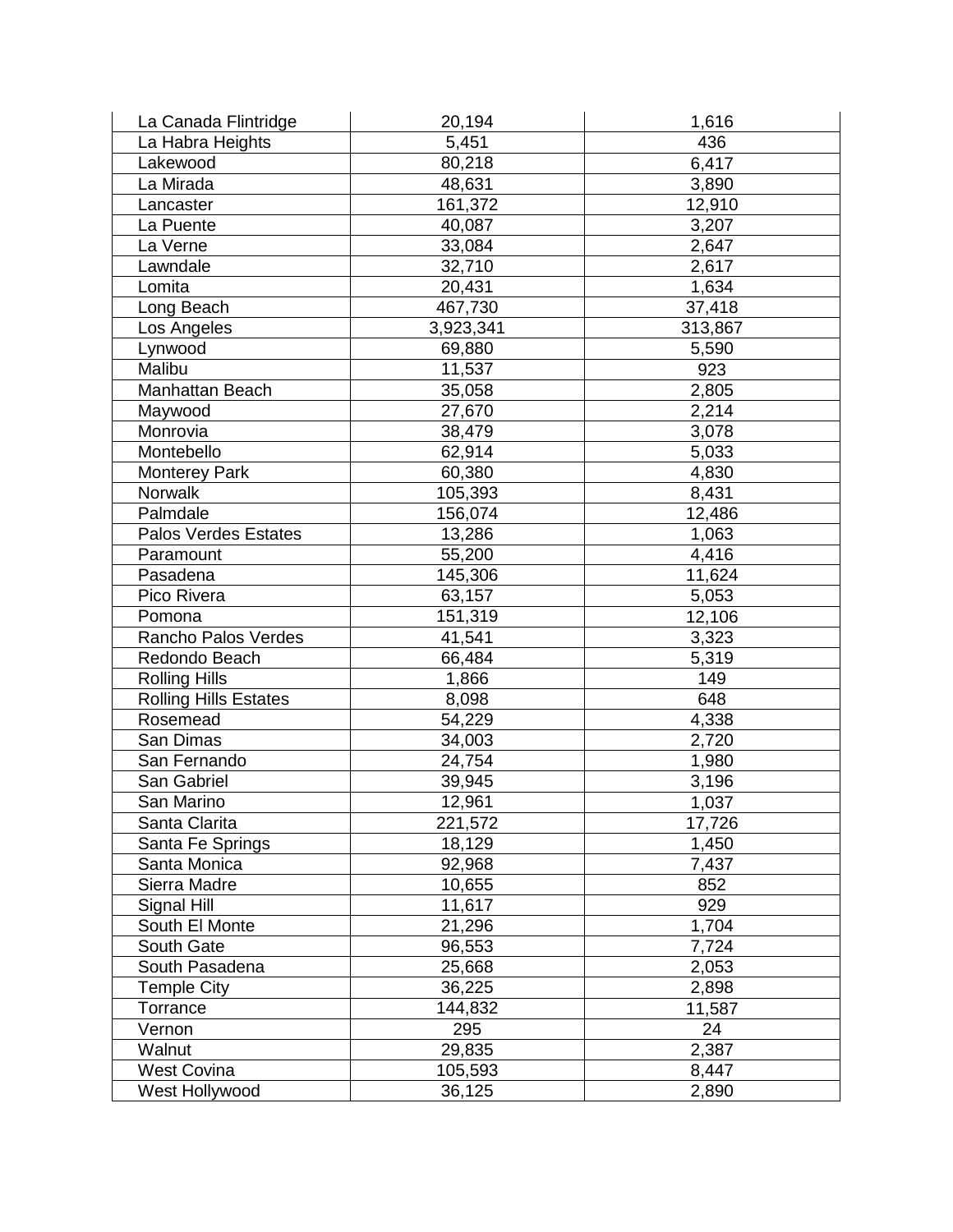| Westlake Village             | 8,180     | 654    |
|------------------------------|-----------|--------|
| Whittier                     | 86,196    | 6,896  |
| <b>Unincorporated County</b> | 1,024,204 | 81,936 |
| <b>Madera</b>                |           |        |
| Chowchilla                   | 17,330    | 1,386  |
| Madera                       | 66,172    | 5,294  |
| <b>Unincorporated County</b> | 74,972    | 5,998  |
| <b>Marin</b>                 |           |        |
| <b>Belvedere</b>             | 2,066     | 165    |
| Corte Madera                 | 10,029    | 802    |
| Fairfax                      | 7,498     | 600    |
| Larkspur                     | 12,194    | 976    |
| Mill Valley                  | 14,550    | 1,164  |
| Novato                       | 53,486    | 4,279  |
| Ross                         | 2,547     | 204    |
| San Anselmo                  | 12,689    | 1,015  |
| San Rafael                   | 59,016    | 4,721  |
| Sausalito                    | 7,355     | 588    |
| Tiburon                      | 9,456     | 756    |
| <b>Unincorporated County</b> | 66,888    | 5,351  |
| <b>Mariposa</b>              |           |        |
| <b>Unincorporated County</b> | 18,037    | 1,443  |
| <b>Mendocino</b>             |           |        |
| Fort Bragg                   | 7,409     | 593    |
| Point Arena                  | 435       | 35     |
| Ukiah                        | 15,526    | 1,242  |
| <b>Willits</b>               | 5,040     | 403    |
| <b>Unincorporated County</b> | 58,259    | 4,661  |
| <b>Merced</b>                |           |        |
| Atwater                      | 31,810    | 2,545  |
| Dos Palos                    | 5,575     | 446    |
| Gustine                      | 5,845     | 468    |
| Livingston                   | 15,448    | 1,236  |
| Los Banos                    | 42,869    | 3,430  |
| Merced                       | 90,971    | 7,278  |
| <b>Unincorporated County</b> | 92,318    | 7,385  |
| <b>Modoc</b>                 |           |        |
| Alturas                      | 2,886     | 231    |
| <b>Unincorporated County</b> | 6,605     | 528    |
| <b>Mono</b>                  |           |        |
| <b>Mammoth Lakes</b>         | 7,827     | 626    |
| <b>Unincorporated County</b> | 5,468     | 437    |
| <b>Monterey</b>              |           |        |
| Carmel-by-the-Sea            | 4,023     | 322    |
| Del Rey Oaks                 | 1,670     | 134    |
| Gonzales                     | 8,490     | 679    |
| Greenfield                   | 18,402    | 1,472  |
| King City                    | 14,977    | 1,198  |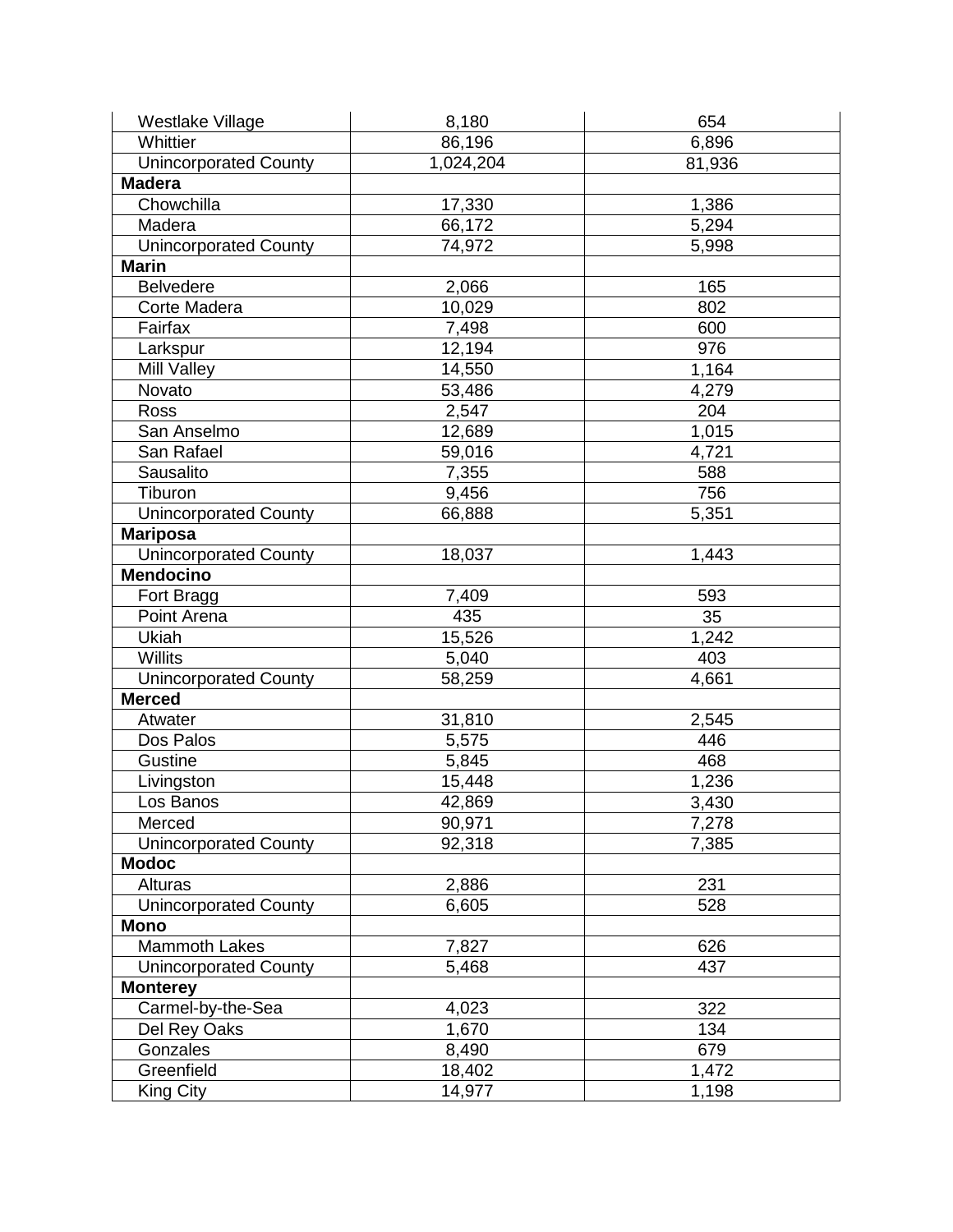| Marina                       | 21,920  | 1,754  |
|------------------------------|---------|--------|
| Monterey                     | 28,382  | 2,271  |
| Pacific Grove                | 15,536  | 1,243  |
| <b>Salinas</b>               | 160,206 | 12,816 |
| Sand City                    | 385     | 31     |
| Seaside                      | 32,121  | 2,570  |
| Soledad                      | 24,454  | 1,956  |
| <b>Unincorporated County</b> | 106,752 | 8,540  |
| <b>Napa</b>                  |         |        |
| American Canyon              | 20,802  | 1,664  |
| Calistoga                    | 5,340   | 427    |
| Napa                         | 79,397  | 6,352  |
| St Helena                    | 6,070   | 486    |
| Yountville                   | 2,642   | 211    |
| <b>Unincorporated County</b> | 23,386  | 1,871  |
| <b>Nevada</b>                |         |        |
| <b>Grass Valley</b>          | 12,758  | 1,021  |
| Nevada City                  | 3,081   | 246    |
| Truckee                      | 16,213  | 1,297  |
| <b>Unincorporated County</b> | 65,414  | 5,233  |
| Orange                       |         |        |
| Aliso Viejo                  | 49,813  | 3,985  |
| Anaheim                      | 353,468 | 28,277 |
| <b>Brea</b>                  | 45,137  | 3,611  |
| <b>Buena Park</b>            | 81,626  | 6,530  |
| Costa Mesa                   | 112,780 | 9,022  |
| Cypress                      | 48,531  | 3,882  |
| Dana Point                   | 33,189  | 2,655  |
| <b>Fountain Valley</b>       | 54,953  | 4,396  |
| Fullerton                    | 139,431 | 11,154 |
| <b>Garden Grove</b>          | 172,476 | 13,798 |
| <b>Huntington Beach</b>      | 196,874 | 15,750 |
| Irvine                       | 271,564 | 21,725 |
| Laguna Beach                 | 22,495  | 1,800  |
| aguna Hills                  | 31,073  | 2,486  |
| Laguna Niguel                | 65,168  | 5,213  |
| Laguna Woods                 | 16,036  | 1,283  |
| La Habra                     | 62,808  | 5,025  |
| Lake Forest                  | 84,538  | 6,763  |
| La Palma                     | 15,442  | 1,235  |
| Los Alamitos                 | 11,538  | 923    |
| <b>Mission Viejo</b>         | 94,119  | 7,530  |
| Newport Beach                | 85,865  | 6,869  |
| Orange                       | 137,366 | 10,989 |
| Placentia                    | 51,173  | 4,094  |
| Rancho Santa Margarita       | 48,183  | 3,855  |
| San Clemente                 | 64,065  | 5,125  |
| San Juan Capistrano          | 35,801  | 2,864  |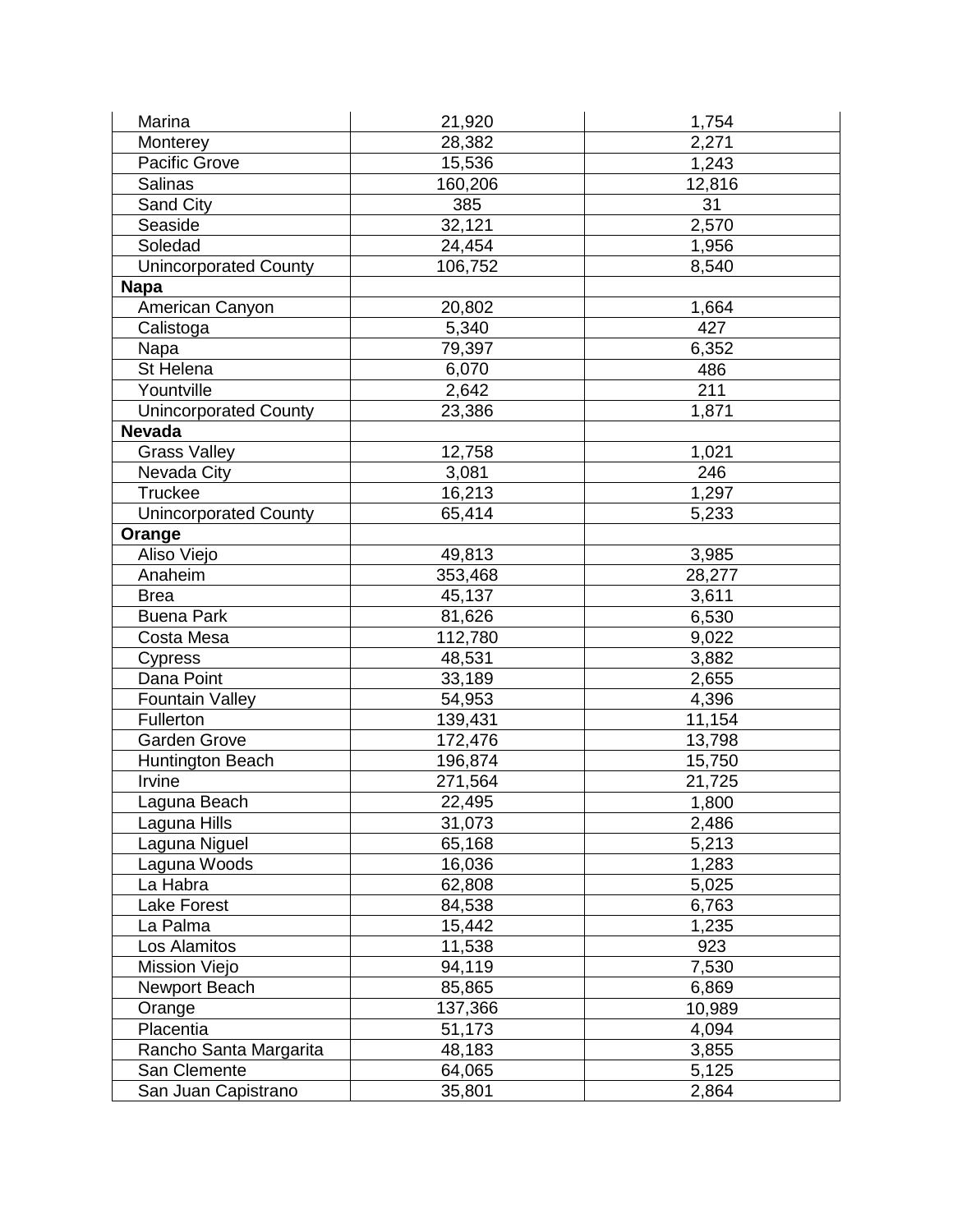| Santa Ana                    | 331,369 | 26,510 |
|------------------------------|---------|--------|
| Seal Beach                   | 24,443  | 1,955  |
| <b>Stanton</b>               | 39,573  | 3,166  |
| <b>Tustin</b>                | 80,009  | 6,401  |
| <b>Villa Park</b>            | 5,759   | 461    |
| Westminster                  | 91,466  | 7,317  |
| Yorba Linda                  | 67,846  | 5,428  |
| <b>Unincorporated County</b> | 127,787 | 10,223 |
| <b>Placer</b>                |         |        |
| Auburn                       | 14,433  | 1,155  |
| Colfax                       | 2,172   | 174    |
| Lincoln                      | 49,624  | 3,970  |
| Loomis                       | 6,808   | 545    |
| Rocklin                      | 70,469  | 5,638  |
| Roseville                    | 146,875 | 11,750 |
| <b>Unincorporated County</b> | 114,613 | 9,169  |
| <b>Plumas</b>                |         |        |
| Portola                      | 1,928   | 154    |
| <b>Unincorporated County</b> | 16,188  | 1,295  |
| <b>Riverside</b>             |         |        |
| Banning                      | 32,233  | 2,579  |
| <b>Beaumont</b>              | 52,686  | 4,215  |
| <b>Blythe</b>                | 18,556  | 1,484  |
| Calimesa                     | 10,236  | 819    |
| Canyon Lake                  | 11,025  | 882    |
| <b>Cathedral City</b>        | 53,973  | 4,318  |
| Coachella                    | 47,825  | 3,826  |
| Corona                       | 169,454 | 13,556 |
| <b>Desert Hot Springs</b>    | 30,086  | 2,407  |
| Eastvale                     | 67,626  | 5,410  |
| Hemet                        | 84,525  | 6,762  |
| <b>Indian Wells</b>          | 5,428   | 434    |
| Indio                        | 91,621  | 7,330  |
| Jurupa Valley                | 108,097 | 8,648  |
| Lake Elsinore                | 64,762  | 5,181  |
| La Quinta                    | 41,247  | 3,300  |
| Menifee                      | 99,686  | 7,975  |
| Moreno Valley                | 209,426 | 16,754 |
| Murrieta                     | 115,172 | 9,214  |
| Norco                        | 26,107  | 2,089  |
| Palm Desert                  | 53,892  | 4,311  |
| Palm Springs                 | 47,754  | 3,820  |
| Perris                       | 78,977  | 6,318  |
| Rancho Mirage                | 18,799  | 1,504  |
| Riverside                    | 324,302 | 25,944 |
| San Jacinto                  | 51,269  | 4,102  |
| Temecula                     | 112,771 | 9,022  |
| Wildomar                     | 37,013  | 2,961  |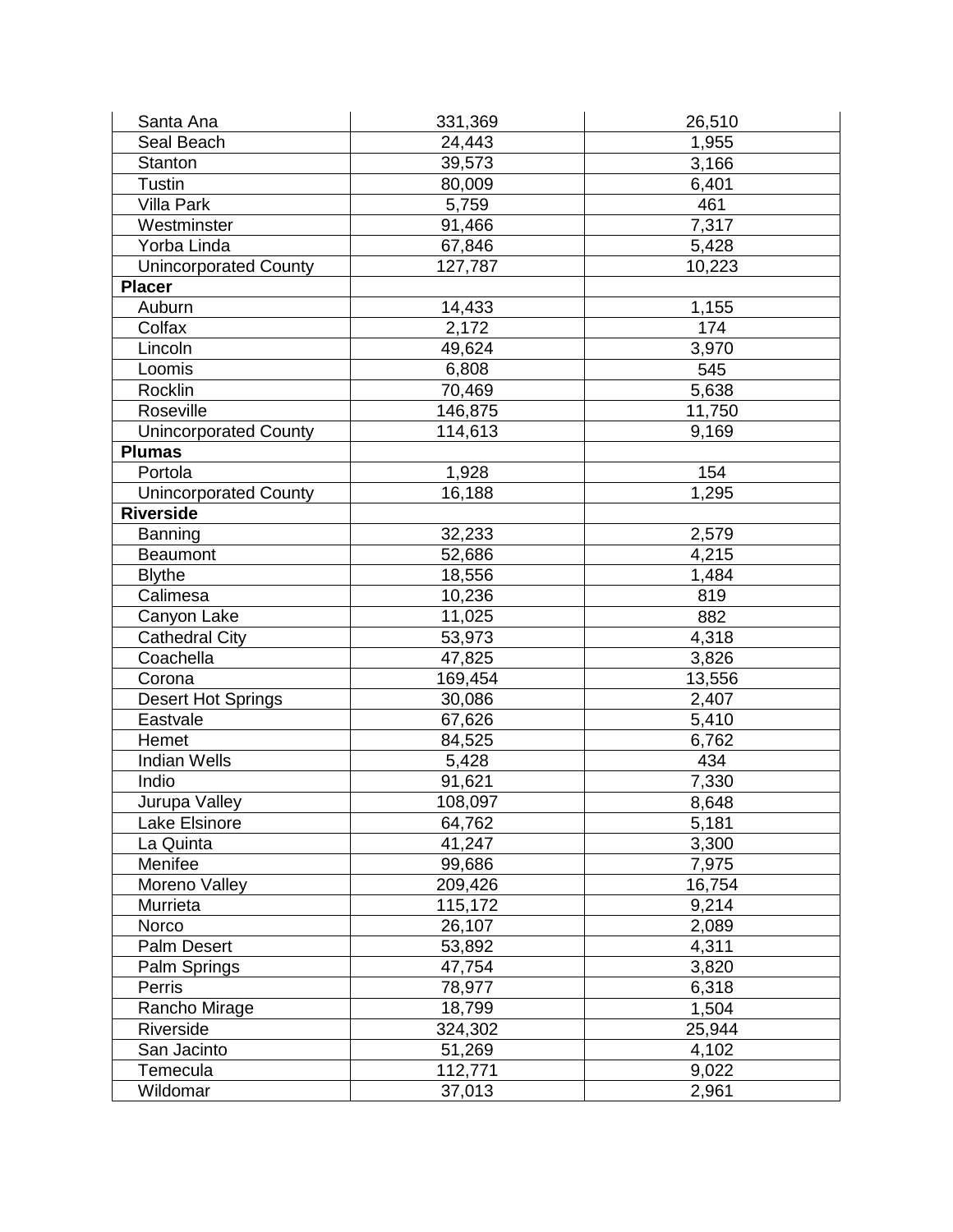| <b>Unincorporated County</b> | 389,905 | 31,192 |
|------------------------------|---------|--------|
| Sacramento                   |         |        |
| Citrus Heights               | 87,811  | 7,025  |
| <b>Elk Grove</b>             | 178,124 | 14,250 |
| Folsom                       | 82,303  | 6,584  |
| Galt                         | 26,116  | 2,089  |
| Isleton                      | 832     | 67     |
| Rancho Cordova               | 79,662  | 6,373  |
| Sacramento                   | 515,673 | 41,254 |
| <b>Unincorporated County</b> | 590,493 | 47,239 |
| <b>San Benito</b>            |         |        |
| Hollister                    | 41,386  | 3,311  |
| San Juan Bautista            | 2,151   | 172    |
| <b>Unincorporated County</b> | 19,989  | 1,599  |
| <b>San Bernardino</b>        |         |        |
| Adelanto                     | 35,147  | 2,812  |
| <b>Apple Valley</b>          | 74,350  | 5,948  |
| <b>Barstow</b>               | 24,205  | 1,936  |
| <b>Big Bear Lake</b>         | 5,189   | 415    |
| Chino                        | 88,184  | 7,055  |
| <b>Chino Hills</b>           | 82,661  | 6,613  |
| Colton                       | 54,198  | 4,336  |
| Fontana                      | 213,944 | 17,116 |
| <b>Grand Terrace</b>         | 12,399  | 992    |
| Hesperia                     | 96,053  | 7,684  |
| Highland                     | 55,060  | 4,405  |
| Loma Linda                   | 24,895  | 1,992  |
| Montclair                    | 39,598  | 3,168  |
| <b>Needles</b>               | 5,353   | 428    |
| Ontario                      | 182,004 | 14,560 |
| Rancho Cucamonga             | 175,131 | 14,010 |
| Redlands                     | 71,154  | 5,692  |
| Rialto                       | 102,567 | 8,205  |
| San Bernardino               | 216,291 | 17,303 |
| <b>Twentynine Palms</b>      | 29,967  | 2,397  |
| Upland                       | 78,513  | 6,281  |
| Victorville                  | 127,170 | 10,174 |
| Yucaipa                      | 55,634  | 4,451  |
| <b>Yucca Valley</b>          | 22,330  | 1,786  |
| <b>Unincorporated County</b> | 303,912 | 24,313 |
| San Diego                    |         |        |
| Carlsbad                     | 115,501 | 9,240  |
| Chula Vista                  | 274,449 | 21,956 |
| Coronado                     | 22,357  | 1,789  |
| Del Mar                      | 4,258   | 341    |
| El Cajon                     | 103,243 | 8,259  |
| Encinitas                    | 62,289  | 4,983  |
| Escondido                    | 151,688 | 12,135 |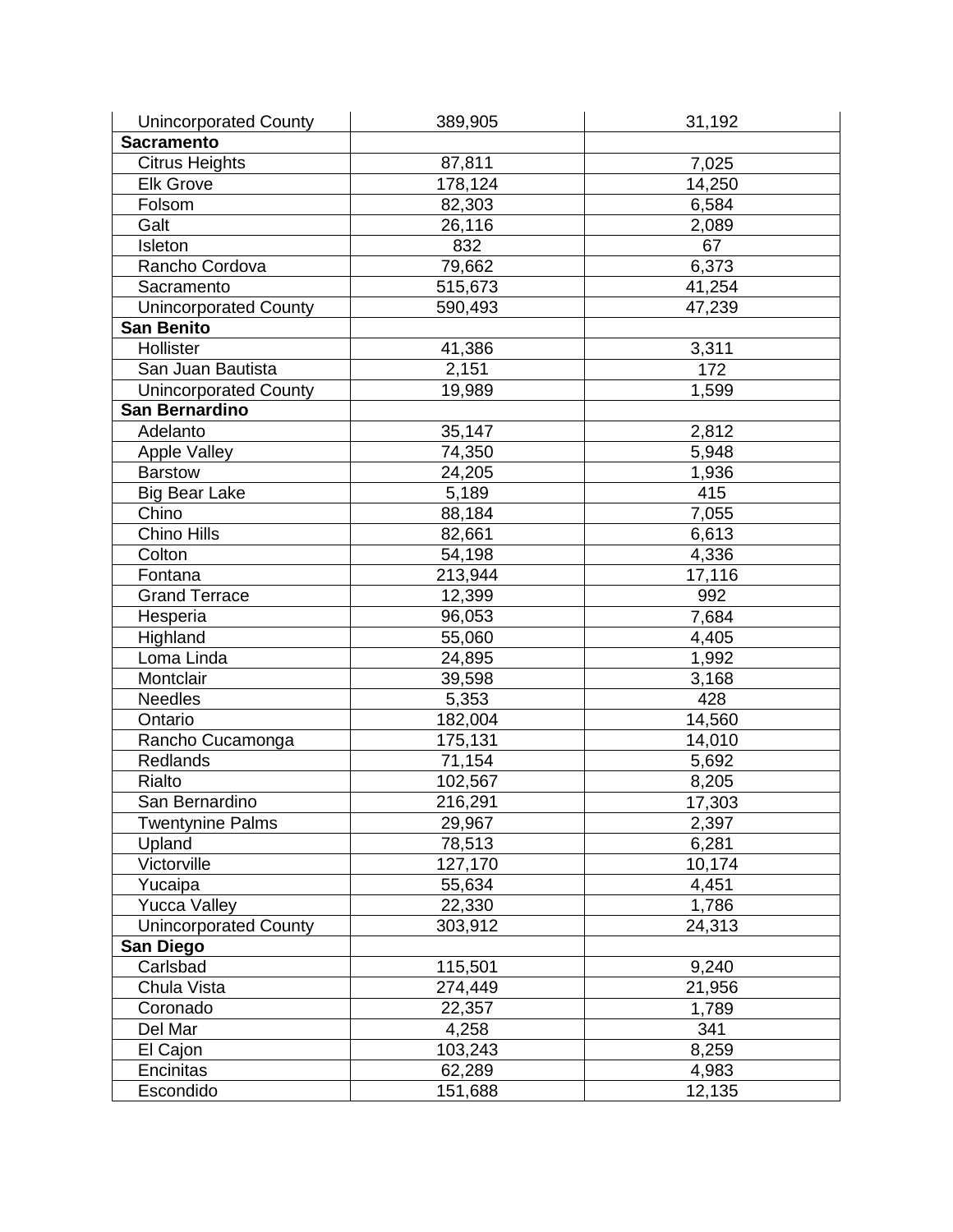| <b>Imperial Beach</b>        | 27,774    | 2,222   |
|------------------------------|-----------|---------|
| La Mesa                      | 59,578    | 4,766   |
| Lemon Grove                  | 26,345    | 2,108   |
| <b>National City</b>         | 62,749    | 5,020   |
| Oceanside                    | 176,754   | 14,140  |
| Poway                        | 48,936    | 3,915   |
| San Diego                    | 1,411,034 | 112,883 |
| San Marcos                   | 96,302    | 7,704   |
| Santee                       | 56,800    | 4,544   |
| Solana Beach                 | 13,827    | 1,106   |
| Vista                        | 103,268   | 8,261   |
| <b>Unincorporated County</b> | 498,252   | 39,860  |
| <b>San Francisco</b>         |           |         |
| <b>City and County</b>       | 875,010   | 70,001  |
| San Joaquin                  |           |         |
| Escalon                      | 7,501     | 600     |
| Lathrop                      | 28,503    | 2,280   |
| Lodi                         | 68,751    | 5,500   |
| Manteca                      | 87,319    | 6,986   |
| Ripon                        | 16,292    | 1,303   |
| <b>Stockton</b>              | 320,876   | 25,670  |
| Tracy                        | 98,601    | 7,888   |
| <b>Unincorporated County</b> | 155,691   | 12,455  |
| San Luis Obispo              |           |         |
| Arroyo Grande                | 17,555    | 1,404   |
| Atascadero                   | 29,623    | 2,370   |
| El Paso de Robles            | 31,073    | 2,486   |
| <b>Grover Beach</b>          | 13,128    | 1,050   |
| Morro Bay                    | 10,121    | 810     |
| Pismo Beach                  | 8,108     | 649     |
| San Luis Obispo              | 46,058    | 3,685   |
| <b>Unincorporated County</b> | 115,506   | 9,240   |
| <b>San Mateo</b>             |           |         |
| Atherton                     | 6,896     | 552     |
| <b>Belmont</b>               | 26,470    | 2,118   |
| <b>Brisbane</b>              | 4,579     | 366     |
| <b>Burlingame</b>            | 29,746    | 2,380   |
| Colma                        | 1,659     | 133     |
| Daly City                    | 108,599   | 8,688   |
| East Palo Alto               | 30,350    | 2,428   |
| <b>Foster City</b>           | 32,842    | 2,627   |
| Half Moon Bay                | 12,309    | 985     |
| Hillsborough                 | 11,391    | 911     |
| Menlo Park                   | 34,825    | 2,786   |
| Millbrae                     | 22,509    | 1,801   |
| Pacifica                     | 37,890    | 3,031   |
| Portola Valley               | 4,560     | 365     |
| <b>Redwood City</b>          | 85,182    | 6,815   |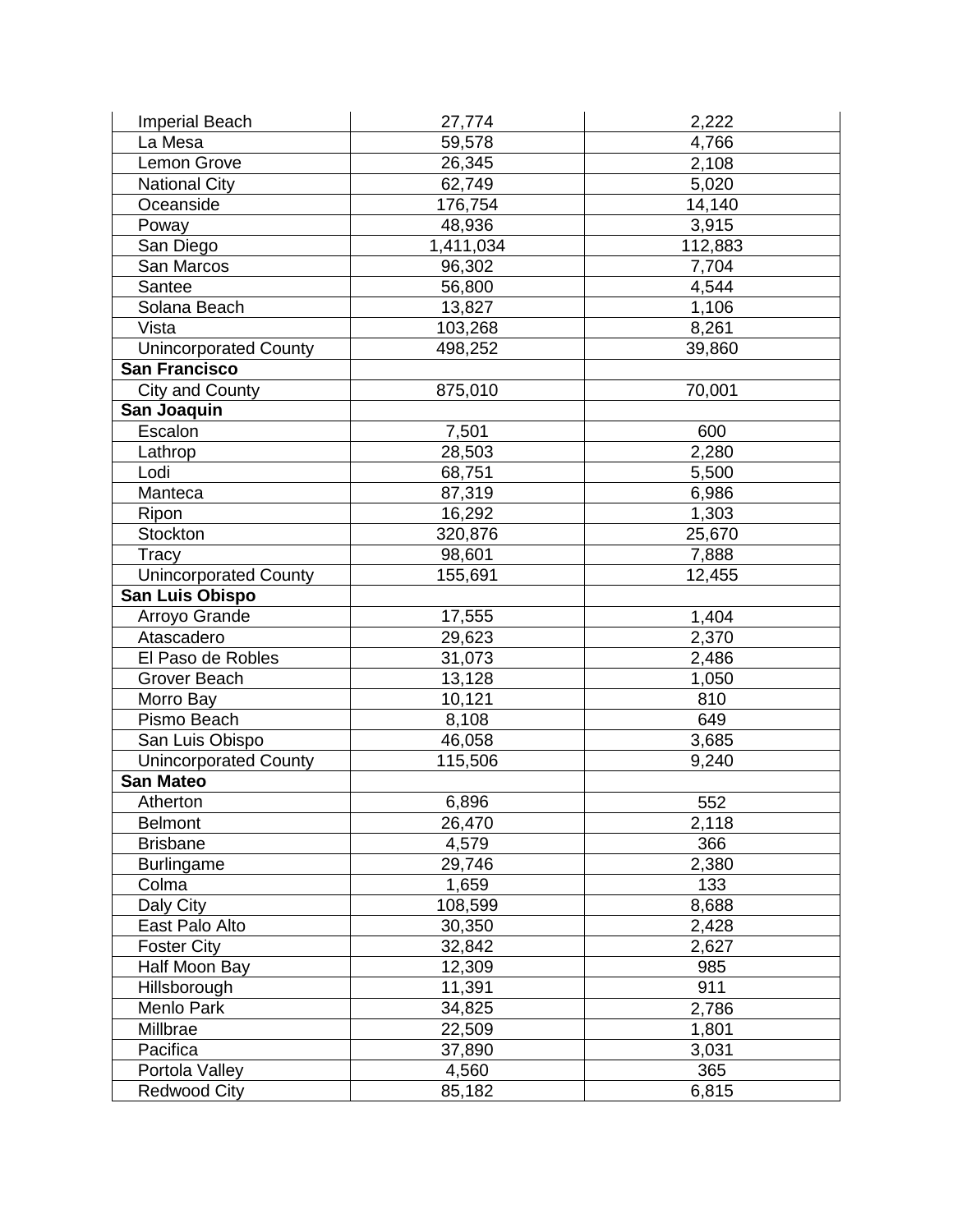| San Bruno                    | 44,936    | 3,595  |
|------------------------------|-----------|--------|
| San Carlos                   | 29,814    | 2,385  |
| San Mateo                    | 103,045   | 8,244  |
| South San Francisco          | 67,135    | 5,371  |
| Woodside                     | 5,628     | 450    |
| <b>Unincorporated County</b> | 64,880    | 5,190  |
| Santa Barbara                |           |        |
| <b>Buellton</b>              | 5,435     | 435    |
| Carpinteria                  | 13,196    | 1,056  |
| Goleta                       | 32,339    | 2,587  |
| Guadalupe                    | 8,346     | 668    |
| Lompoc                       | 42,493    | 3,399  |
| Santa Barbara                | 93,055    | 7,444  |
| Santa Maria                  | 107,445   | 8,596  |
| Solvang                      | 5,512     | 441    |
| <b>Unincorporated County</b> | 133,351   | 10,668 |
| <b>Santa Clara</b>           |           |        |
| Campbell                     | 41,533    | 3,323  |
| Cupertino                    | 58,656    | 4,692  |
| Gilroy                       | 56,599    | 4,528  |
| Los Altos                    | 30,510    | 2,441  |
| Los Altos Hills              | 8,390     | 671    |
| Los Gatos                    | 30,836    | 2,467  |
| <b>Milpitas</b>              | 75,663    | 6,053  |
| Monte Sereno                 | 3,604     | 288    |
| Morgan Hill                  | 47,374    | 3,790  |
| <b>Mountain View</b>         | 82,814    | 6,625  |
| Palo Alto                    | 67,657    | 5,413  |
| San Jose                     | 1,029,782 | 82,383 |
| Santa Clara                  | 130,746   | 10,460 |
| Saratoga                     | 30,546    | 2,444  |
| Sunnyvale                    | 153,827   | 12,306 |
| <b>Unincorporated County</b> | 85,634    | 6,851  |
| <b>Santa Cruz</b>            |           |        |
| Capitola                     | 10,091    | 807    |
| Santa Cruz                   | 56,156    | 4,492  |
| <b>Scotts Valley</b>         | 11,755    | 940    |
| Watsonville                  | 51,366    | 4,109  |
| <b>Unincorporated County</b> | 131,747   | 10,540 |
| <b>Shasta</b>                |           |        |
| Anderson                     | 10,702    | 856    |
| Redding                      | 91,715    | 7,337  |
| Shasta Lake                  | 10,657    | 853    |
| <b>Unincorporated County</b> | 64,723    | 5,178  |
| <b>Sierra</b>                |           |        |
| Loyalton                     | 754       | 60     |
| <b>Unincorporated County</b> | 2,435     | 195    |
| <b>Siskiyou</b>              |           |        |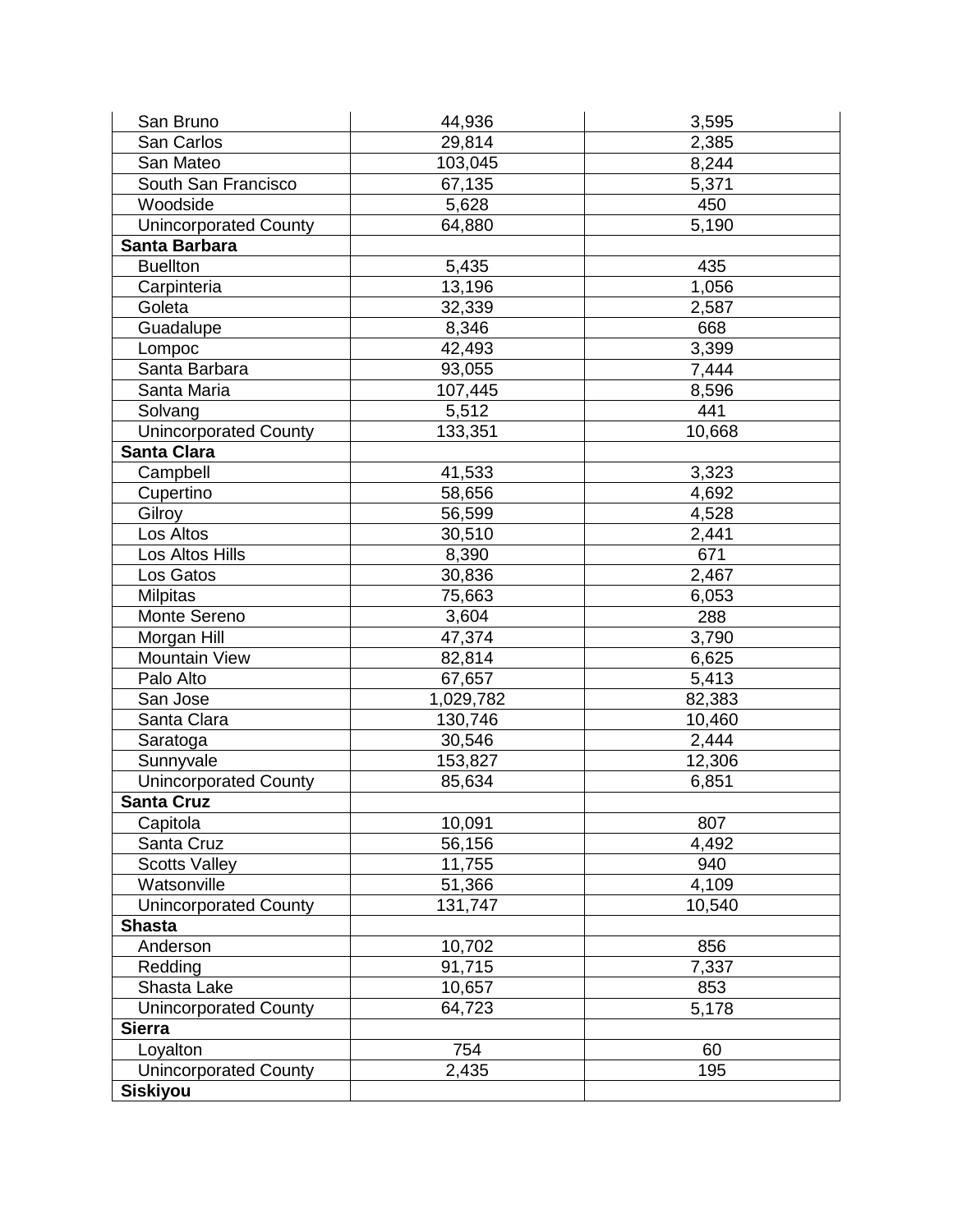| <b>Dorris</b>                | 991     | 79     |
|------------------------------|---------|--------|
| Dunsmuir                     | 1,648   | 132    |
| Etna                         | 743     | 59     |
| Fort Jones                   | 670     | 54     |
| Montague                     | 1,353   | 108    |
| Mount Shasta                 | 3,408   | 273    |
| <b>Tulelake</b>              | 902     | 72     |
| Weed                         | 2,657   | 213    |
| Yreka                        | 7,746   | 620    |
| <b>Unincorporated County</b> | 24,212  | 1,937  |
| Solano                       |         |        |
| <b>Benicia</b>               | 27,111  | 2,169  |
| Dixon                        | 20,197  | 1,616  |
| Fairfield                    | 118,005 | 9,440  |
| <b>Rio Vista</b>             | 10,080  | 806    |
| Suisun City                  | 28,882  | 2,311  |
| Vacaville                    | 98,041  | 7,843  |
| Vallejo                      | 117,846 | 9,428  |
| <b>Unincorporated County</b> | 18,365  | 1,469  |
| Sonoma                       |         |        |
| Cloverdale                   | 9,133   | 731    |
| Cotati                       | 7,429   | 594    |
| Healdsburg                   | 11,800  | 944    |
| Petaluma                     | 61,104  | 4,888  |
| <b>Rohnert Park</b>          | 42,484  | 3,399  |
| Santa Rosa                   | 171,711 | 13,737 |
| Sebastopol                   | 7,657   | 613    |
| Sonoma                       | 10,924  | 874    |
| Windsor                      | 27,855  | 2,228  |
| <b>Unincorporated County</b> | 134,110 | 10,729 |
| <b>Stanislaus</b>            |         |        |
| Ceres                        | 48,901  | 3,912  |
| Hughson                      | 7,303   | 584    |
| Modesto                      | 219,294 | 17,544 |
| Newman                       | 11,962  | 957    |
| Oakdale                      | 23,237  | 1,859  |
| Patterson                    | 23,304  | 1,864  |
| Riverbank                    | 25,189  | 2,015  |
| <b>Turlock</b>               | 74,820  | 5,986  |
| Waterford                    | 8,944   | 716    |
| <b>Unincorporated County</b> | 113,014 | 9,041  |
| <b>Sutter</b>                |         |        |
| Live Oak                     | 9,367   | 749    |
| <b>Yuba City</b>             | 70,776  | 5,662  |
| <b>Unincorporated County</b> | 21,146  | 1,692  |
| <b>Tehama</b>                |         |        |
| Corning                      | 7,664   | 613    |
| <b>Red Bluff</b>             | 14,272  | 1,142  |